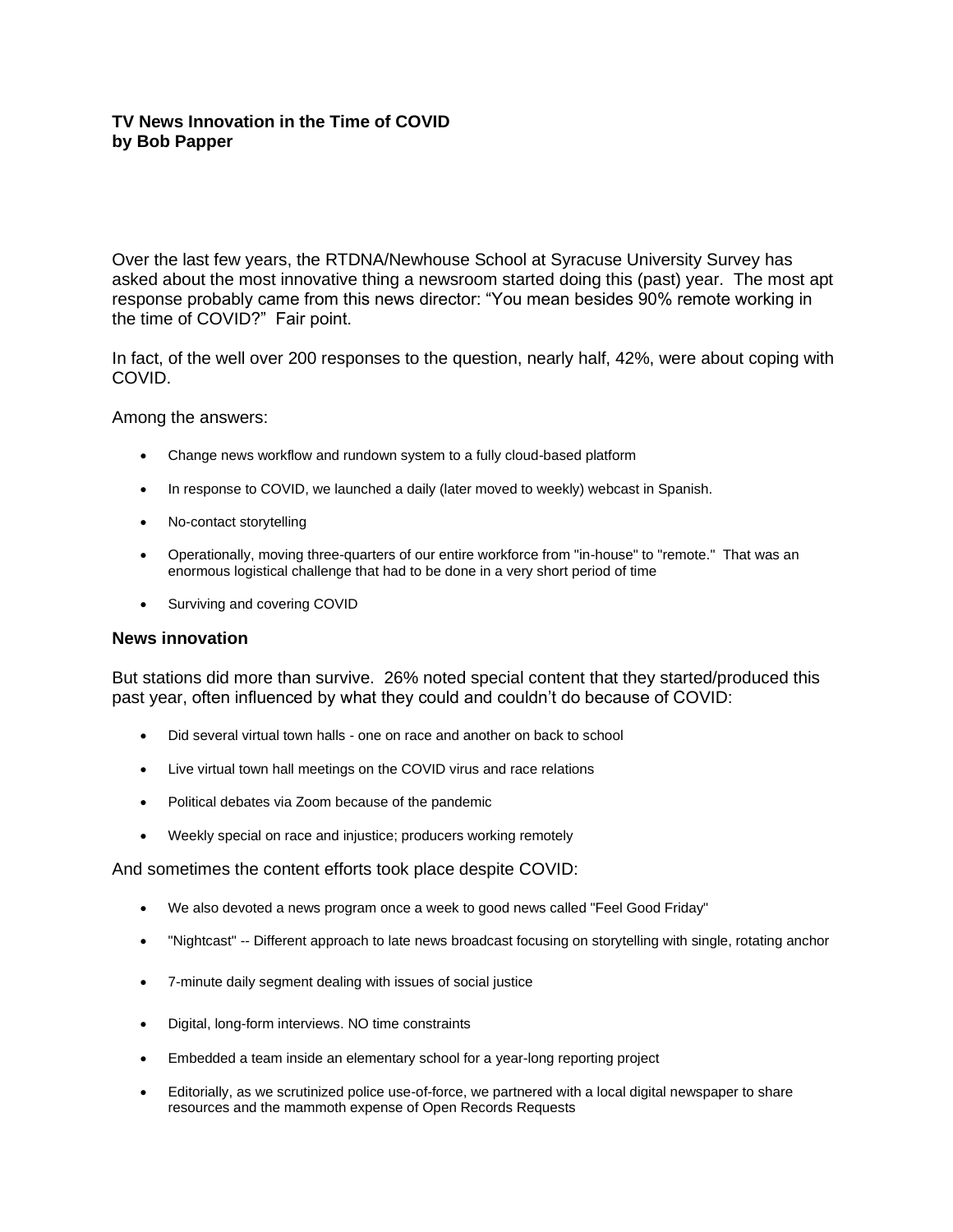- Renewed emphasis on data driven journalism
- Started a new 4:30 pm newscast that's conversation driven

Just behind content, at 25%, came digital and streaming. That included establishing a digital desk, getting into or more OTT, changing staff assignments (or changing staff) to expand digital efforts, operationalizing digital first, and so on:

- Launched an OTT desk. A one-man studio that allows one person to go on live across all digital platforms
- Live streaming events and collaborating on content with other stations in the region owned by our company

At 3%, people came next. That included special assignments, but my favorite answers involved strategy and training:

- Hired multicultural reporter
- Our new digital EP has led innovation in the last six months. She's changed our social media practices and found ways to embed live video from various social media sources straight into our web pages
- Two news managers now directly coach and mentor reporters
- Use of an editorial calendar; staff development and structured on-boarding of new talent

At 1% each: social media, technical, software and outreach (newsletters, mostly):

- Expanded our use of Instastories to give COVID stats and resources
- Picture-In-Picture segment within the newscast

The follow-up question was, is what you're trying working?

Those answers were more variable. In many cases, the efforts were too new to know the answer, but, in most cases, the signs were positive. Let's save the COVID responses for the end.

### Content innovations:

- "Nightcast" -- Different approach to late news broadcast focusing on storytelling with single, rotating anchor. Is it working? Yes, increased sampling of our newscast by viewers and ratings growth
- Segment dealing with issues of social justice. Is it working? Remains to be seen
- Digital Exclusive long-form pieces that become TV specials. Is it working? Yes, it has increased our digital traffic and allowed us to put some of these together into TV 30-minute specials
- Digital First team/producing digital exclusive content. Is it working? Yes greatly improved our digital stats
- Digital, long-form interviews. NO time constraints. Is it working? VERY. People call us begging to be on

## OTT/OTT Desk/streaming: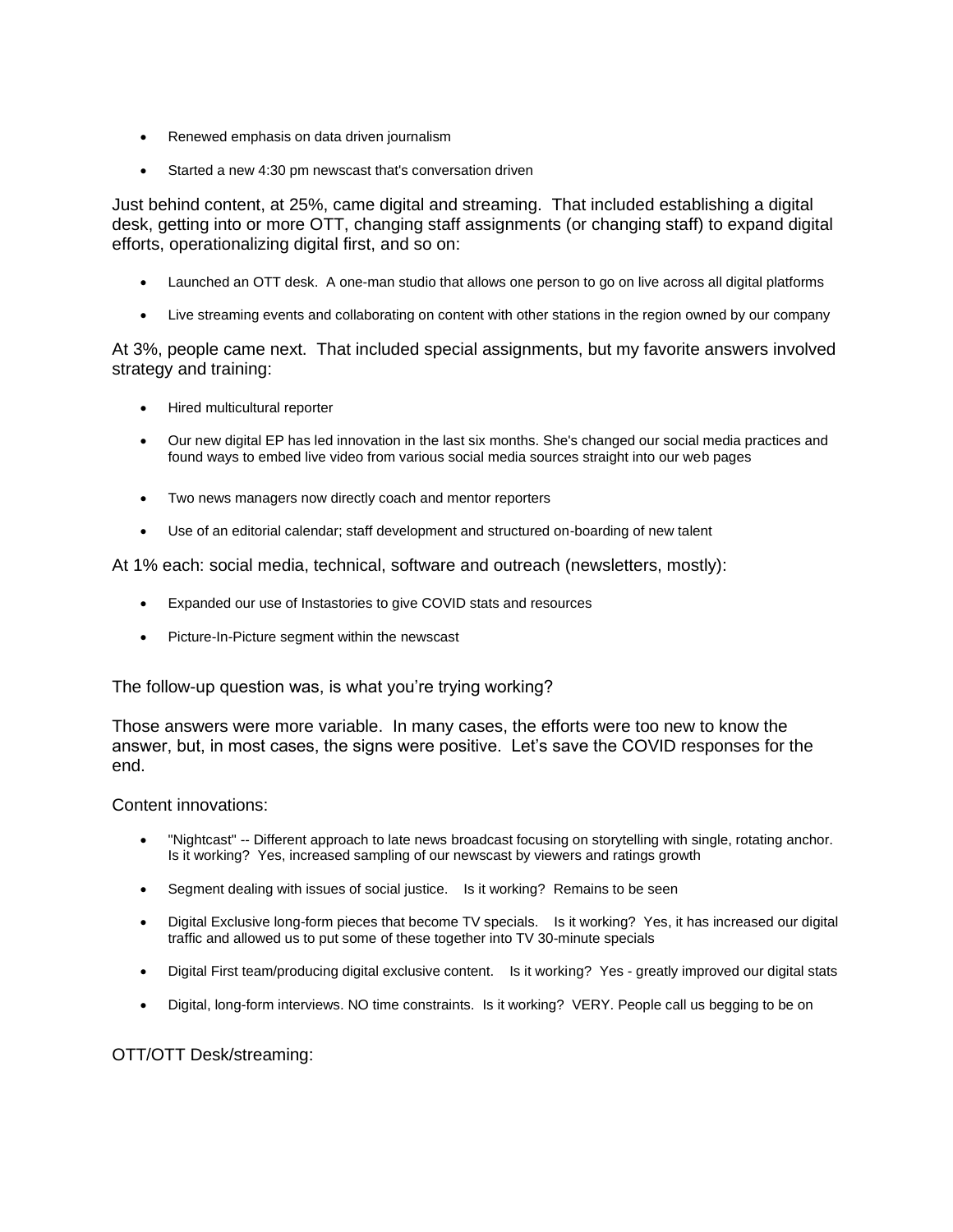- Launched an OTT desk. a one-man studio that allows one person to go on live across all digital platforms. Is it working? Yes, recent start but numbers are good
- Created a 6-member Digital News Team. Is it working? Improved focus on digital priorities, increased amount and breadth of digital coverage, increased all key metric measurements
- Digital Anchor Desk. Is it working? Very much so. We are able to have an anchor front breaking news and digital-first content across all platforms without the need for a studio or production team
- Digital First approach. Took 18% of our current staff and moved them into digital-only roles. Is it working? Yes. Our page views, users and time on site have seen tremendous growth
- More content produced for OTT. Is it working? We are finding there is little to no local audience for it
- More focus on digital repurposed another position to add to digital team. More stories/streaming/in-depth reporting. Is it working? yes, numbers have skyrocketed
- OTT Desk. Is it working? It's a work in progress.

#### People changes:

• Changed anchors. Is it working? No. Everyone just wants a pretty face to tell them it's going to be alright

#### Outreach:

• Daily email news roundup. Is it working? Yes, 5000+ people have signed up for it

#### Remote working/changes to cope with COVID:

- The MoJo workflow gives them more time to work on stories and has proven invaluable during the pandemic
- COVID-19 response. Is it working? Barely
- Letting crews work from home. Is it working? Not really quality of journalism suffered
- More virtual interviews and digital content. Is it working? Somewhat. It's just been to get through the pandemic
- Remote work a mobile newsroom. Is it working? It's been a survival tactic that has been fine. Some benefits mean less commute time, more production. Quality has suffered
- Using more video conferencing interviews due to pandemic. Is it working? Yes and no. Interviews are easier to set up and accomplish. No travel time. Quality can be lacking at times
- Dealing with COVID and keeping staff safe through remote work places.. Is it working? Yes, but we lose collaboration and the communication can suffer when compared to having staff in newsroom
- Working from home. Is it working? We made do because we had to

Most news directors felt that the changes they had made to cope with COVID were successful. Quite a few mentioned that they hadn't missed a newscast and, more importantly, most of their people had remained healthy. As a longtime news person and former manager, I think those two criteria (in reverse order) determine success.

Having crews work remotely can make them more efficient, and Zoom calls should, mercifully, mark the end of telephone interviews on TV. But, as someone who watches five local and